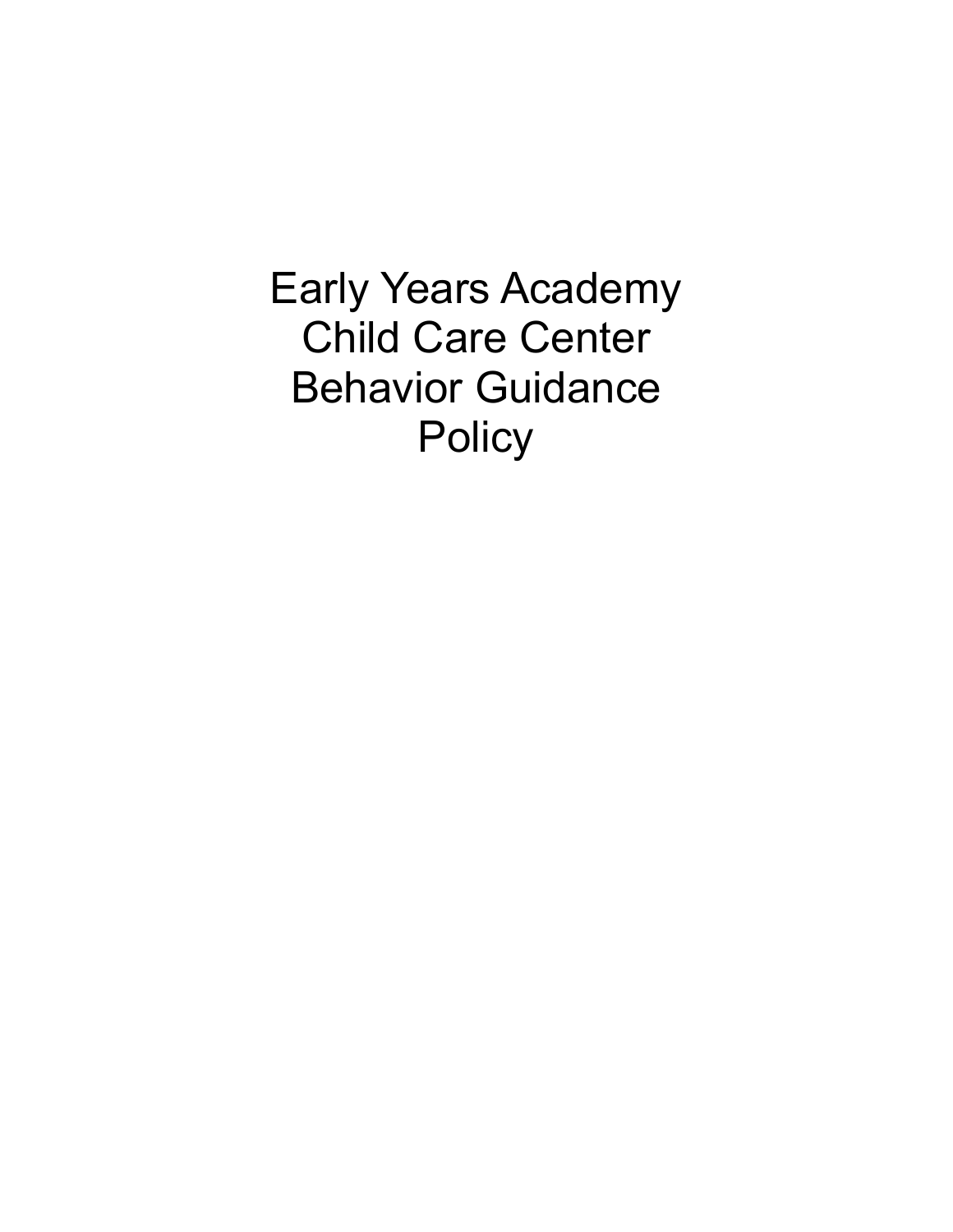## **Table of contents**

- Page 1 Cover sheet
- Page 2 Table of contents
- Page 3 Early Years Academy (EYA) will
- Page 4 Cont. EYA will, separation from group, after removal.
- Page 5 Cont. after removal, EYA will not,
- Page 6 Behavior guidelines
- Page 7 Behavior Action Plan
- Page 8 Cont. Behavior action plan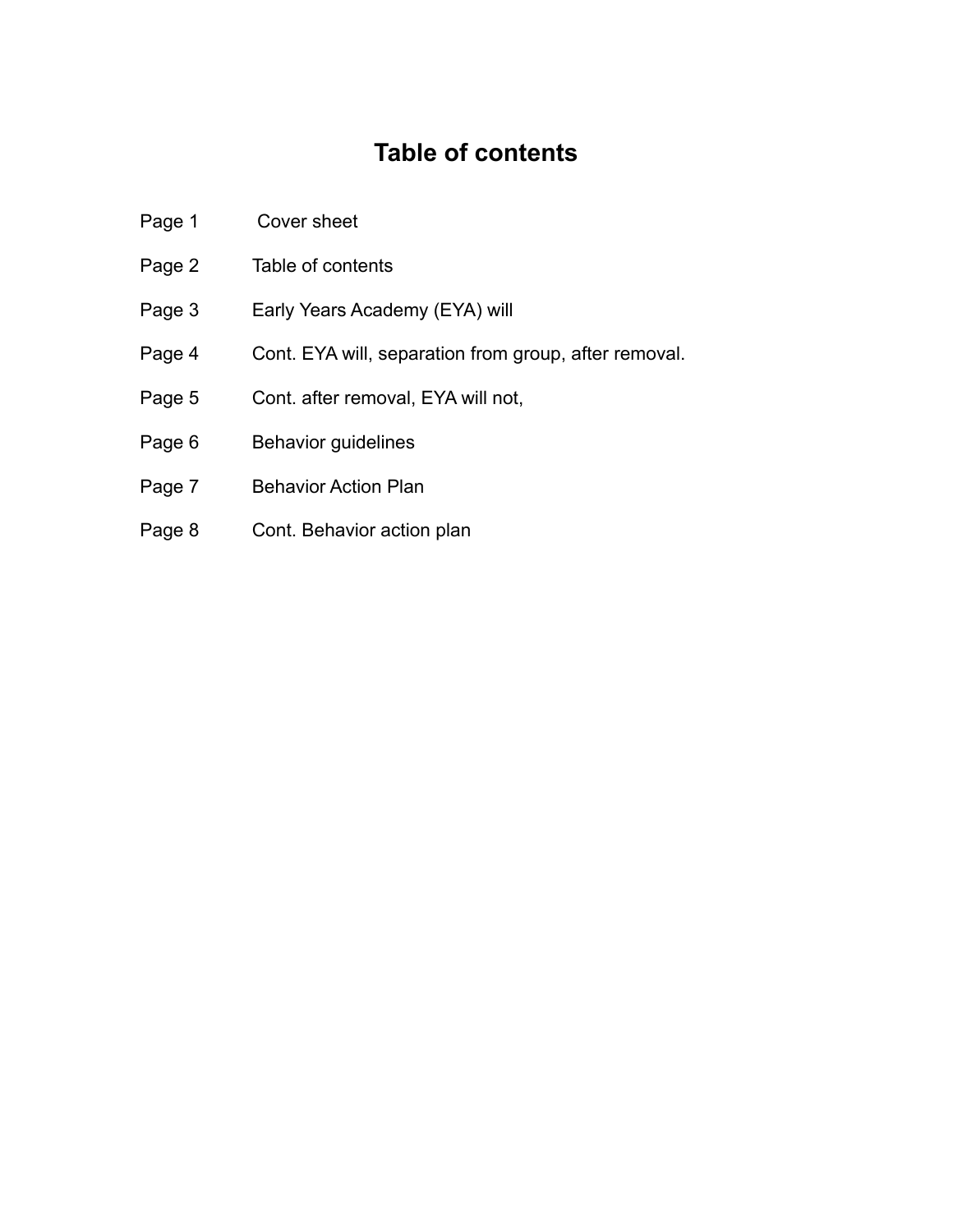## Early Years Academy Behavior Guidance Policies

Early Years Academy WILL:

- Develop a supportive, trusting relationship with the children in our care as a foundation for discipline.
- Anticipate problem situations and intervene by distracting a child and redirecting him/ her to a positive alternative.
- Modify the environment as needed; change room arrangements, add or remove materials, adjust schedules or activities.
- Clear and positively state our expectations for the children's behavior.
- Model appropriate behavior with the children.
- Reinforce appropriate behavior.
- Give the child a choice between two appropriate behaviors.
- Respect children's feeling and help them express strong emotions appropriately.
- Show the children how to make amends without requiring them to apologize.
- Be tailored to the developmental level of the children that the program is licensed to serve.
- Redirect children and groups away from problems toward constructive activity in order to reduce conflict.
- Teach children how to unacceptable alternatives to problems behavior in order to reduce conflict.
- Protect the safety of children and staff persons.
- Provide immediate and directly relate consequences for a child's unacceptable behavior.
- Engage children in cooperative problem solving (Examine alternatives, identify consequences, choose appropriate action.)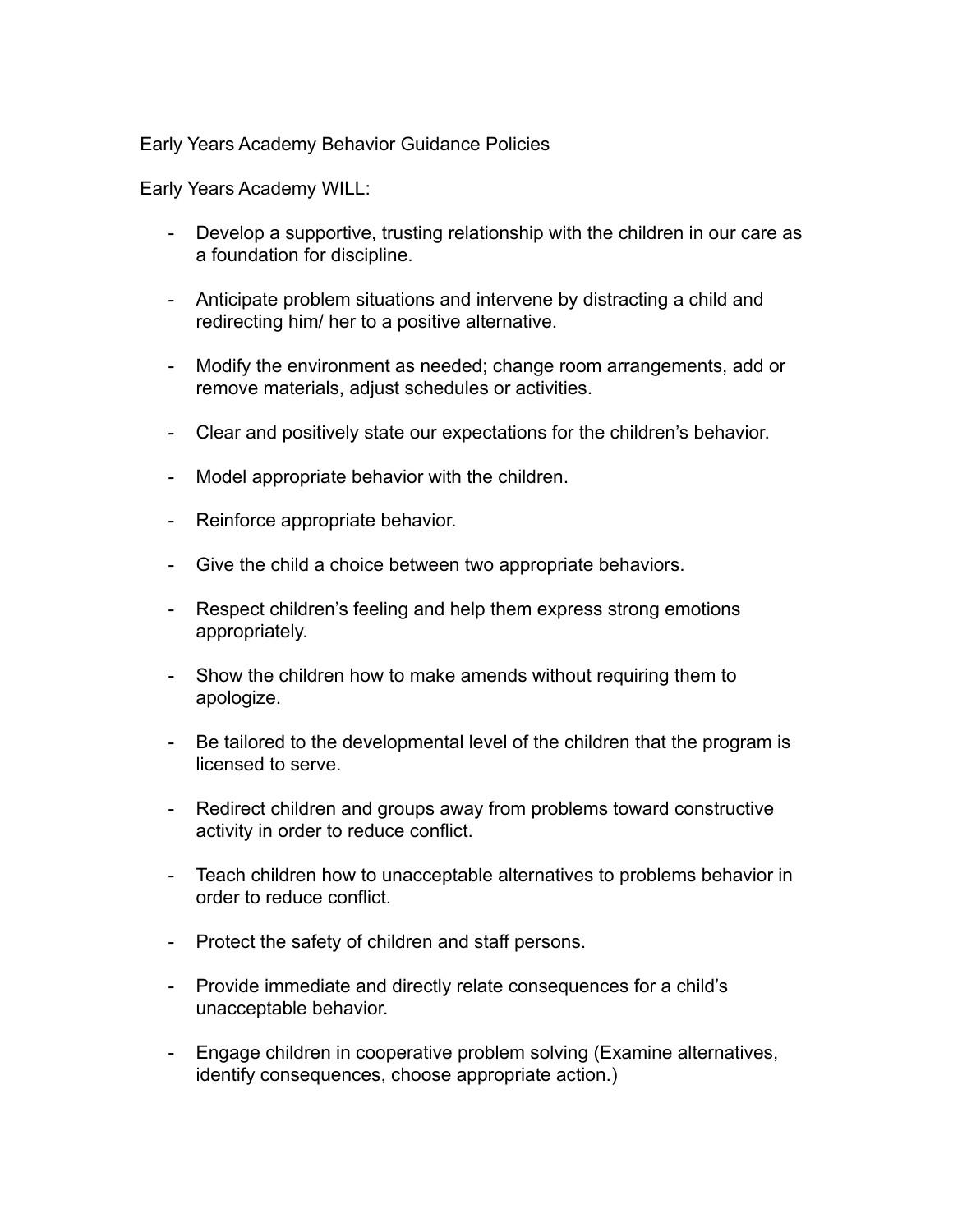- Encourage appropriate behavior through teacher proximity. *Only when these preventive and problem solving methods have not succeeded and if a child's behavior is threatening to any other person, will we use the following methods:*

- Observe and record the behavior of the child and the staff response, if necessary.
- Staff will pick up children under their armpits with two hands.
- Develop a plan to address the behavior of the child with the parents of the child, involved staff members, and professionals when appropriate.

*Separation from the group. No child may be separated from the group unless the following has occurred:*

- Less intrusive methods of guiding the child's behavior have been tried and were ineffective.
- The child's behavior threatens the well being of the child or other children in the program.

*A child that requires separation from the group must:*

- Remain within an enclosed part of the classroom where the child can be continuously seen and heard by a program staff person.
- The child's return to the group must be contingent on the child's stopping or bringing under control the behavior that precipitated the separation.
- The child must be returned to the group as soon as the behavior that precipitated the separation abates or stops.

After separation is completed:

- Affirm the child as capable of the desired behavior on the return.
- Help the child reconcile with the adult and rejoin the group.

All consequences will be age and situation appropriate. The staff person will ensure that the child understands that his/ her actions could be dangerous or harmful to themselves and others.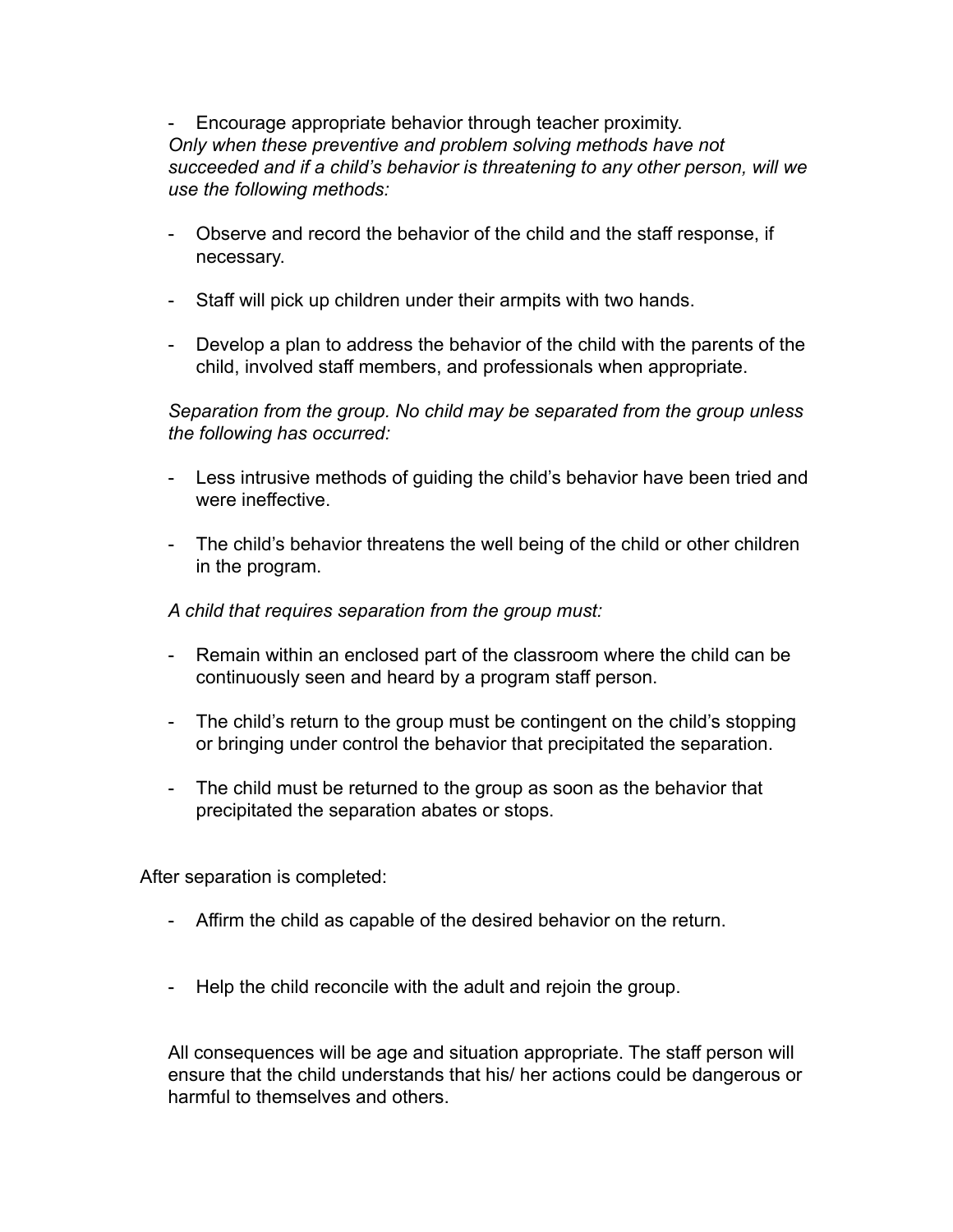Early Years Academy WILL NOT:

- Subject a child to corporal punishment. Corporal punishment includes, but is not limited to: rough handling, shoving, hair pulling, ear pulling, shaking, slapping, kicking, biting, spanking, pinching, and hitting.
- Subject a child to emotional abuse. Emotional abuse includes, but is not limited to: name calling, ostracism, shaming, making derogatory remarks about the child or the family, and using language that threatens, humiliates, or frightens the child.
- Separate a child from the group except with in rule requirements 9503.0055 Subpart 4. Children between 6 weeks & 16 months must not be separated from the group as a means of behavior guidance.
- Punish a child for lapses in toilet habits.
- Withhold food, light, warmth, clothing, or medical care as punishment for unacceptable behavior.
- Use physical restraints, other than to physically hold a child when containment is necessary to protect another child or person from harm.
- Use mechanical restraints, such as tying.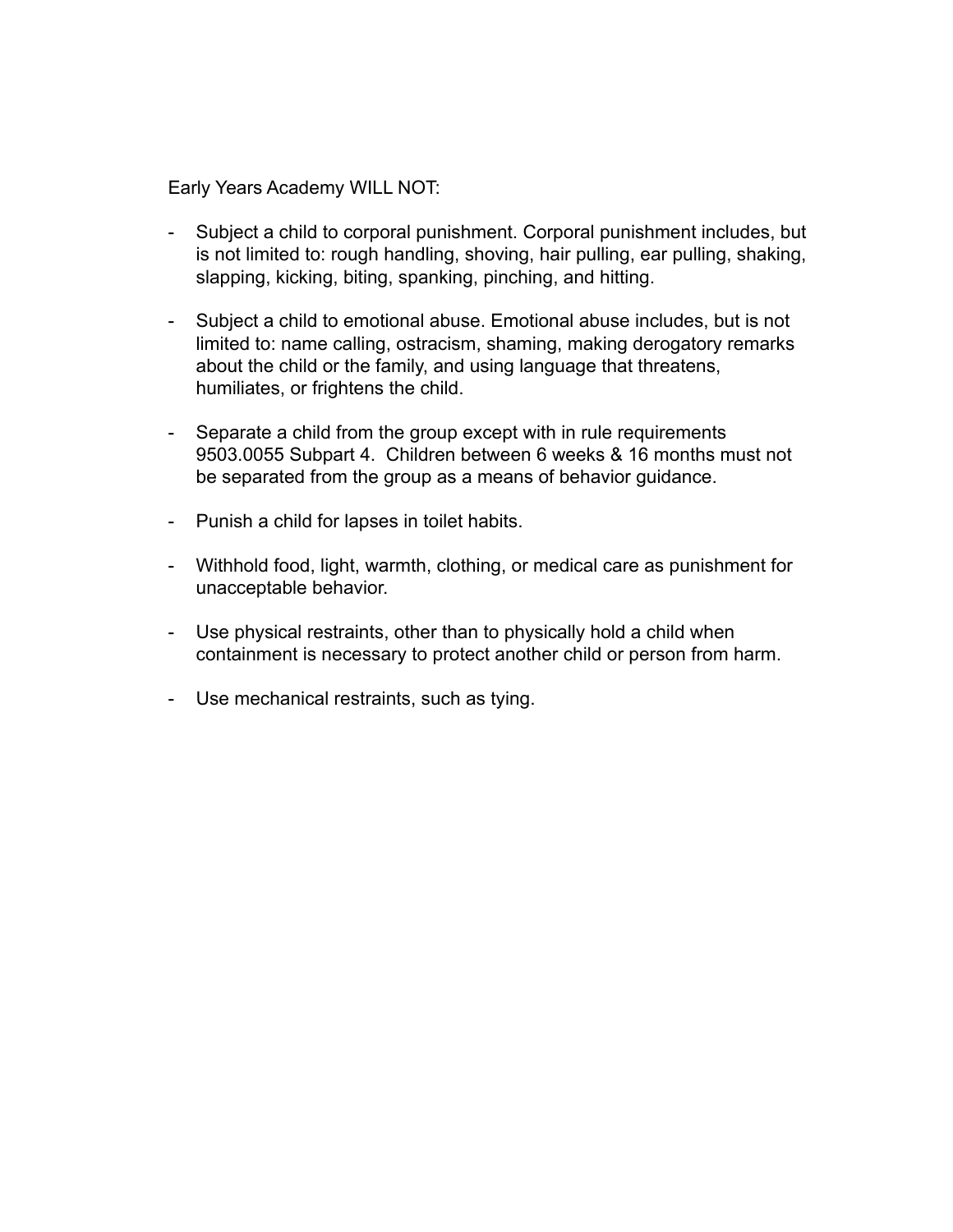## Behavior Guidelines

Within 30 days

- 1. Warning/ Time out
- 2. Sent home for the day
- 3. Set up behavior plan
- 4. 2 day suspension
- 5. 2 day suspension
- 6. Termination

All separations from the group must be noted on a daily log that must include the following. The child's name, the staff person's name, Time, Date, information indicating what less intrusive methods were used to guide the child's behavior, how the child's behavior continued to threaten the well being of the child or other children in care.

If a child is separated from the group 3 times or more in 1 day, the child's parents shall be notified and notation of the parent notification shall be indicted on the log.

 If a child is separated 5 times or more in 1 week or 8 times or more in 2 weeks, the procedures for dealing with persistent unacceptable behavior must be followed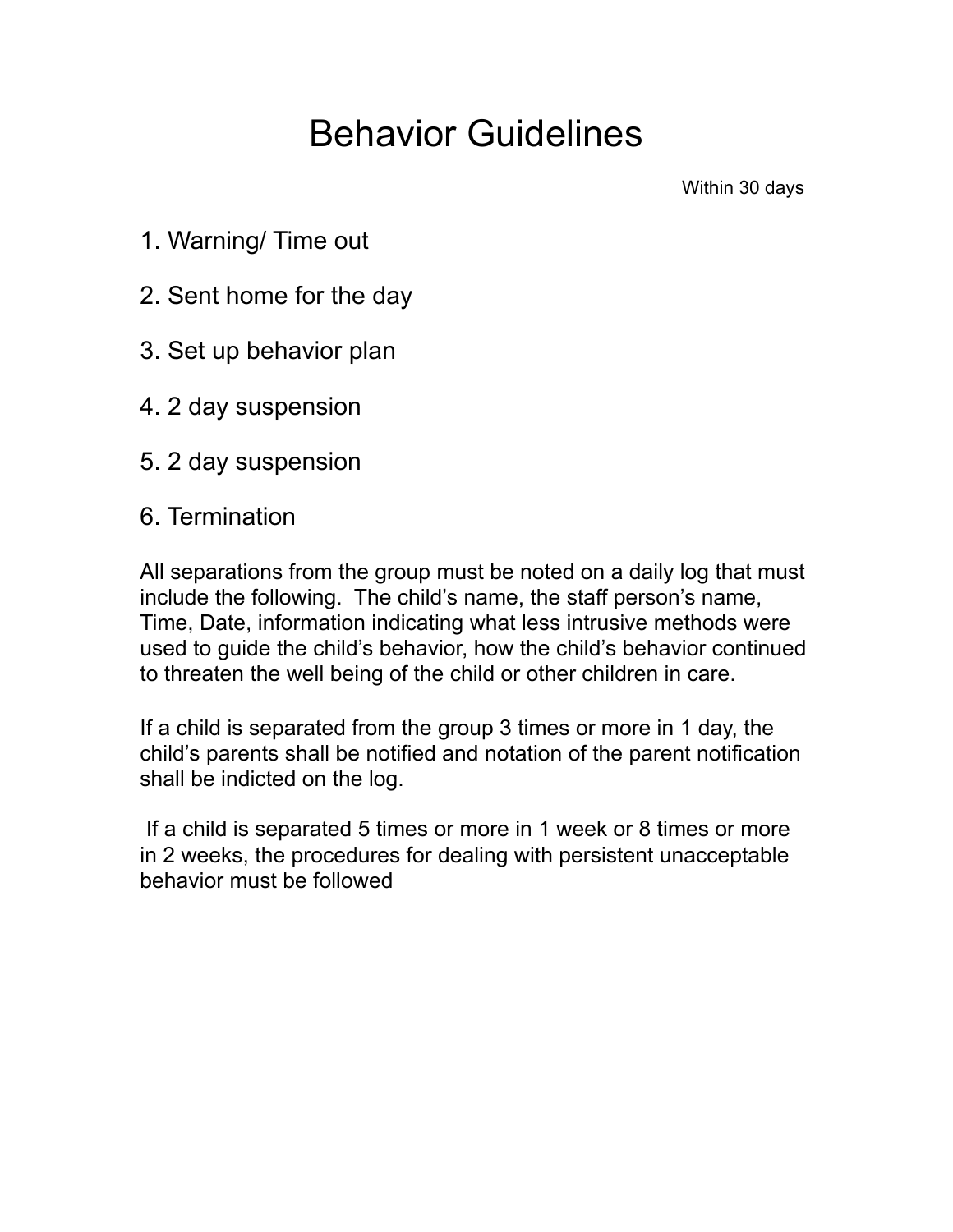## **Behavior Action Plan**

| Action taken at home by parent(s) to prevent/ eliminate negative<br>behavior:   |  |
|---------------------------------------------------------------------------------|--|
|                                                                                 |  |
|                                                                                 |  |
| 4.                                                                              |  |
|                                                                                 |  |
| Action taken at Early Years Academy to prevent/ eliminate negative<br>behavior: |  |
| 2. $\qquad \qquad$                                                              |  |
| 3.                                                                              |  |
| 4.                                                                              |  |
| 5.                                                                              |  |